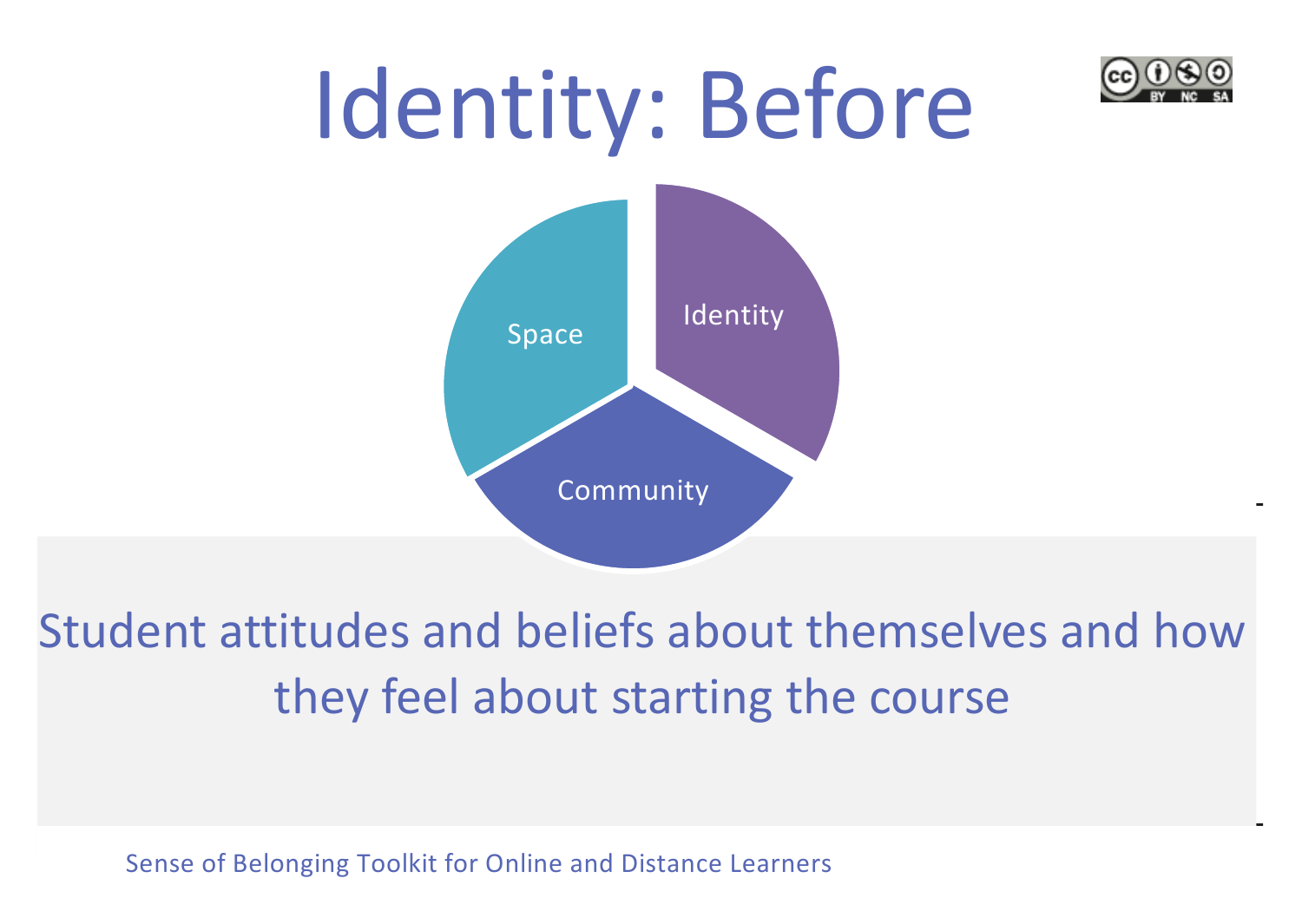#### Identity: Before

Are there opportunities for students to learn from previous students on the course?



How does institutional guidance reflect the needs of the distance learner? If not, what can you do about it?

How are learners introduced to what might be expected of them as an online learner? What skills and qualities they may need to develop?

How have any sense of belonging activities incorporated the needs of students with seen and unseen disabilities, including non-neurotypical learners?



How are students encouraged to personalise their own user profiles on the VLE?





How do you encourage students to share their hopes and fears?



Any other questions? Examples from own practice?

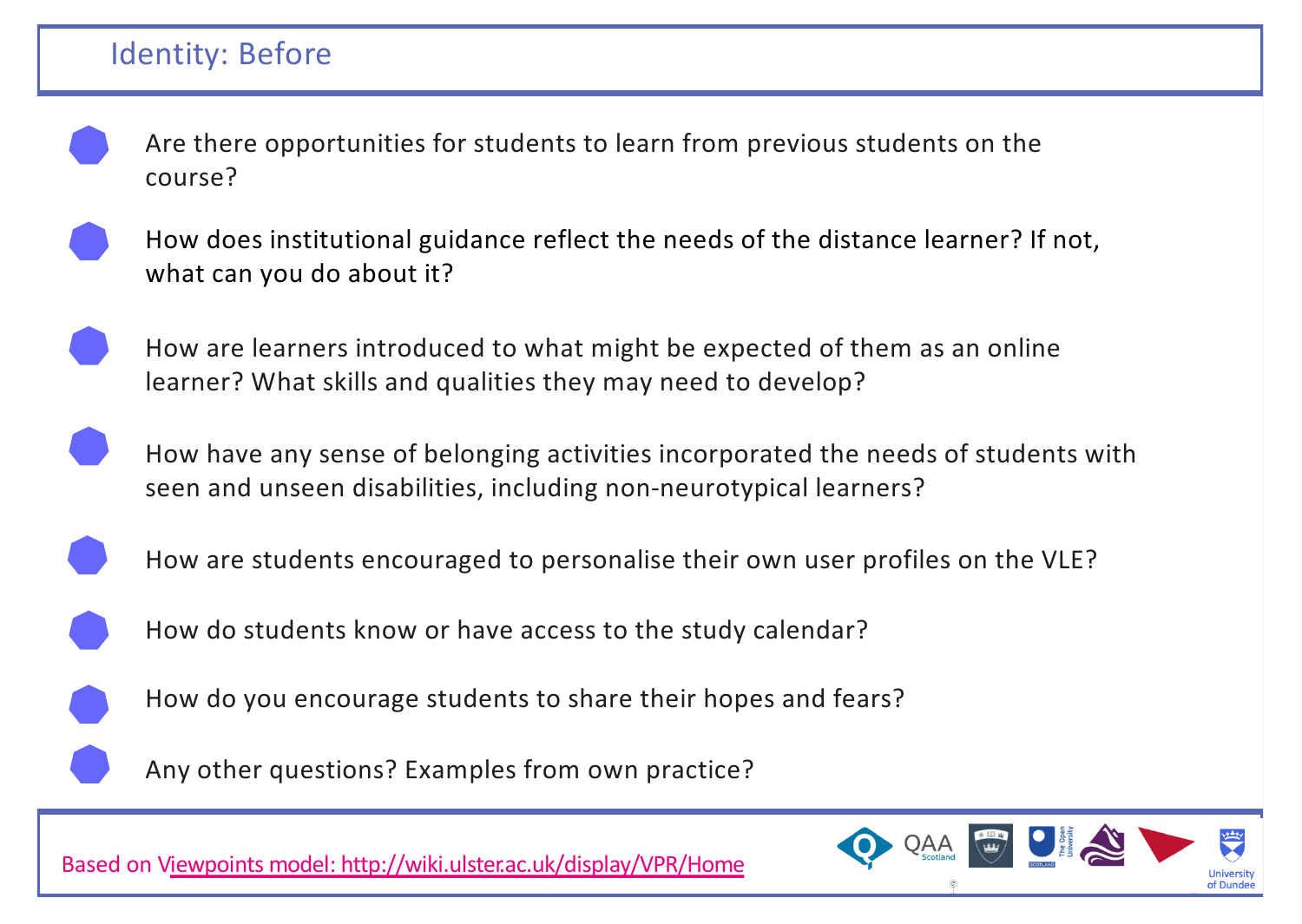

# Space: Before



### The online space where most help, course materials and interaction takes place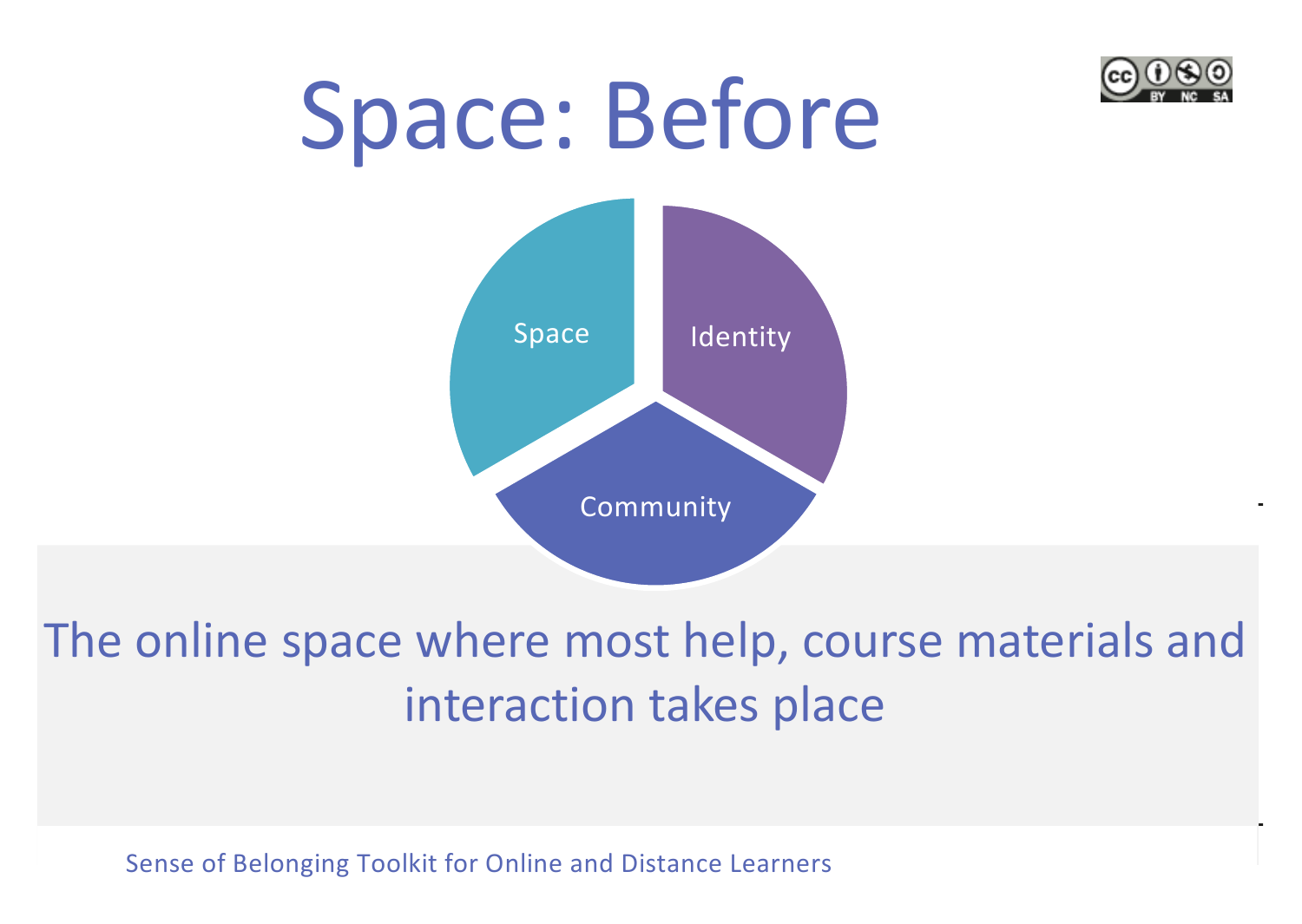#### Space: Before

What kinds of induction activities have you designed specifically for your distance learners? Is there an online space where new learners can meet each other and staff?



How have you ensured that sense of belonging has been built into course design?



If you use face-to-face sessions, how are they integrated with online sessions to promote sense of belonging?

Do learners have all the software they need to access the online space and can they use it?



Do learners know where to go to find help and do they use it?



Any other questions? Examples from own practice?

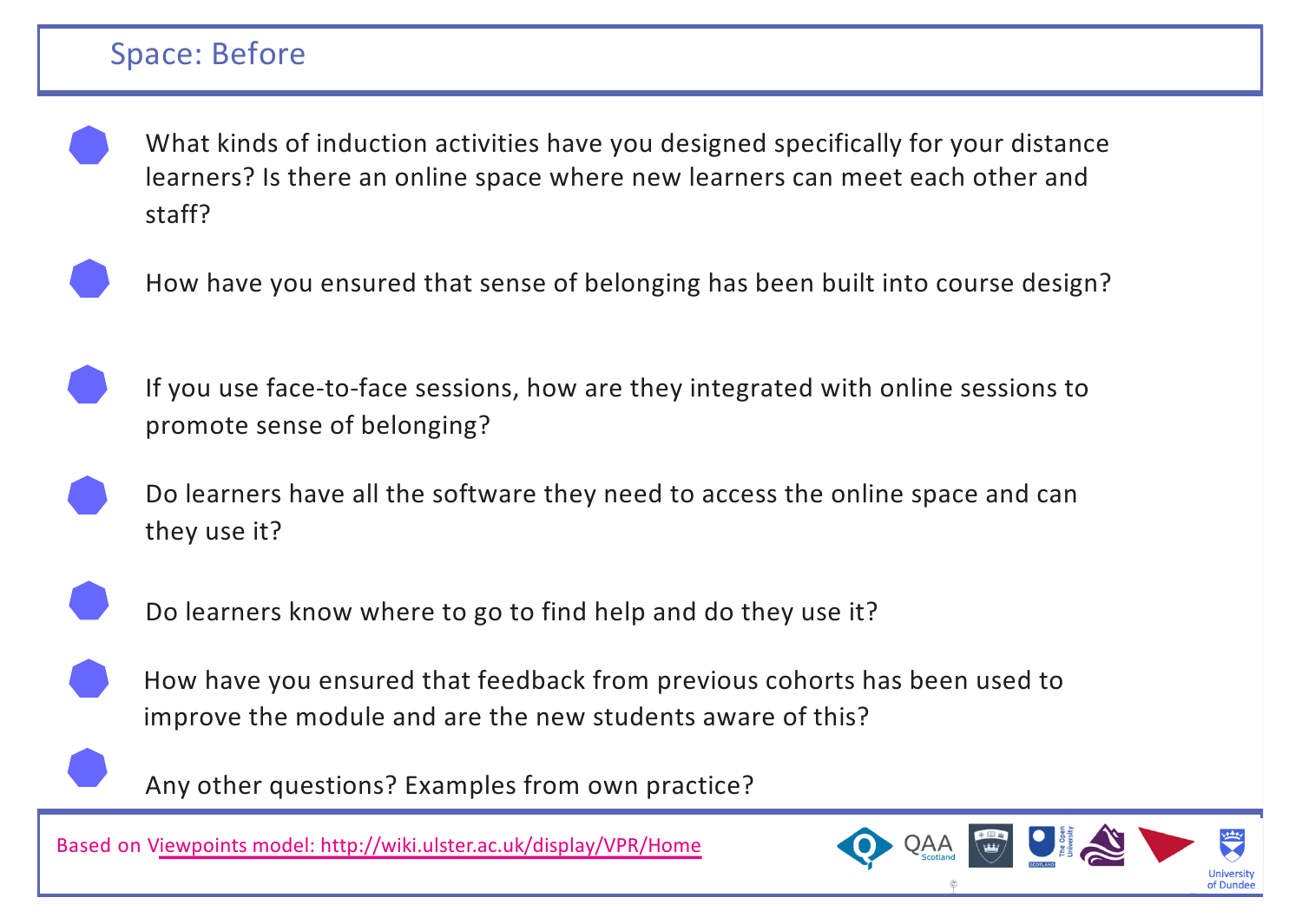

### Community: Before



The community the student is joining, includes: other students, tutors, module teams, support staff, library staff and so on includes community building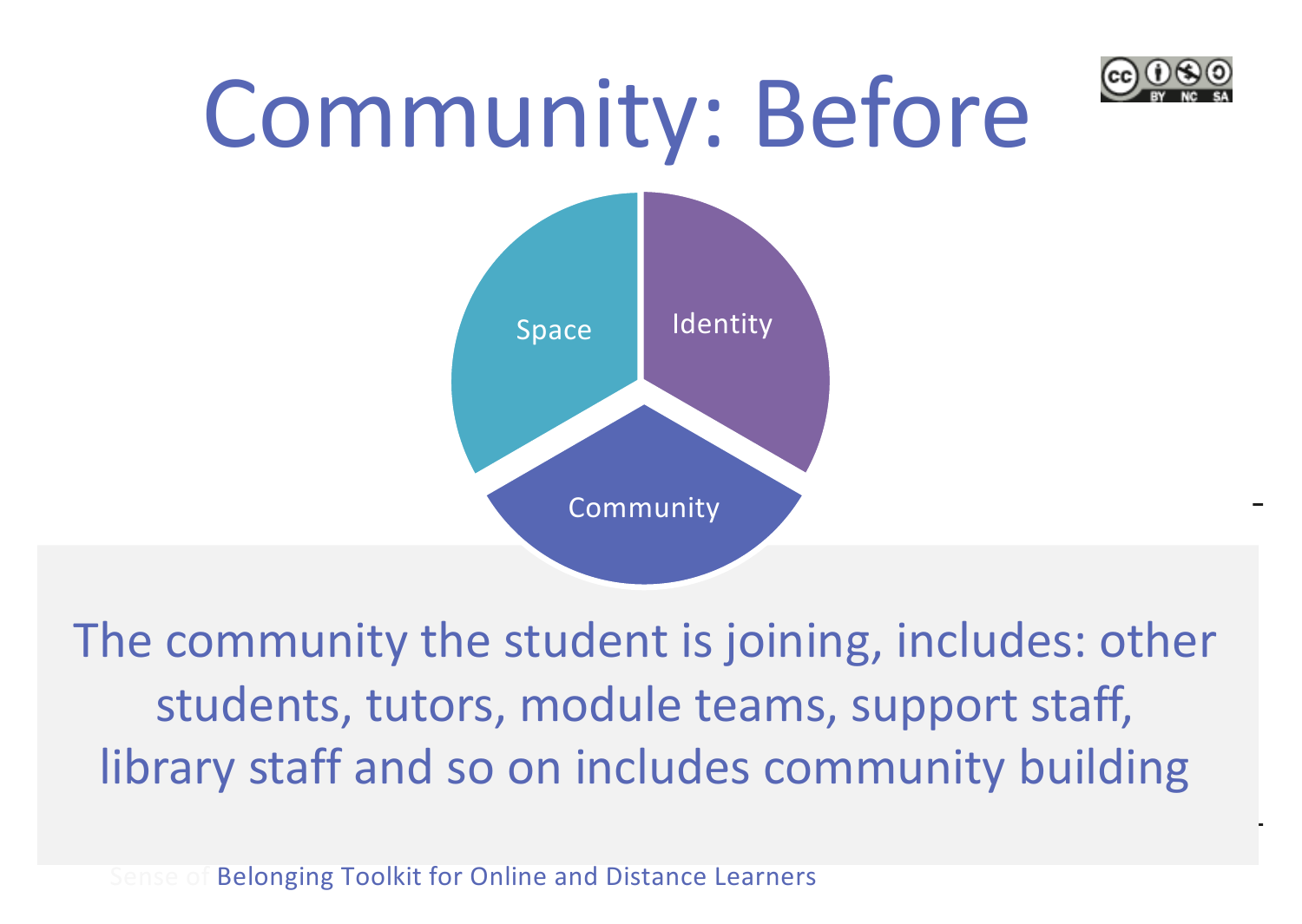How do you encourage new learners and staff (including yourself) to contribute to introductory discussions?



Do learners know where to go to find help and how effective is that help?

How do you ensure that the emerging online community is safe and supportive?

How do you communicate to students the optimum ways in which to use community spaces?



How can you foster personal engagement with the module team while dealing with large amounts of learners at a distance?



What is the optimum size of 'community building' for your purposes? Are there different community sizes that are appropriate for different purposes?



Examples from your own practice/experience?

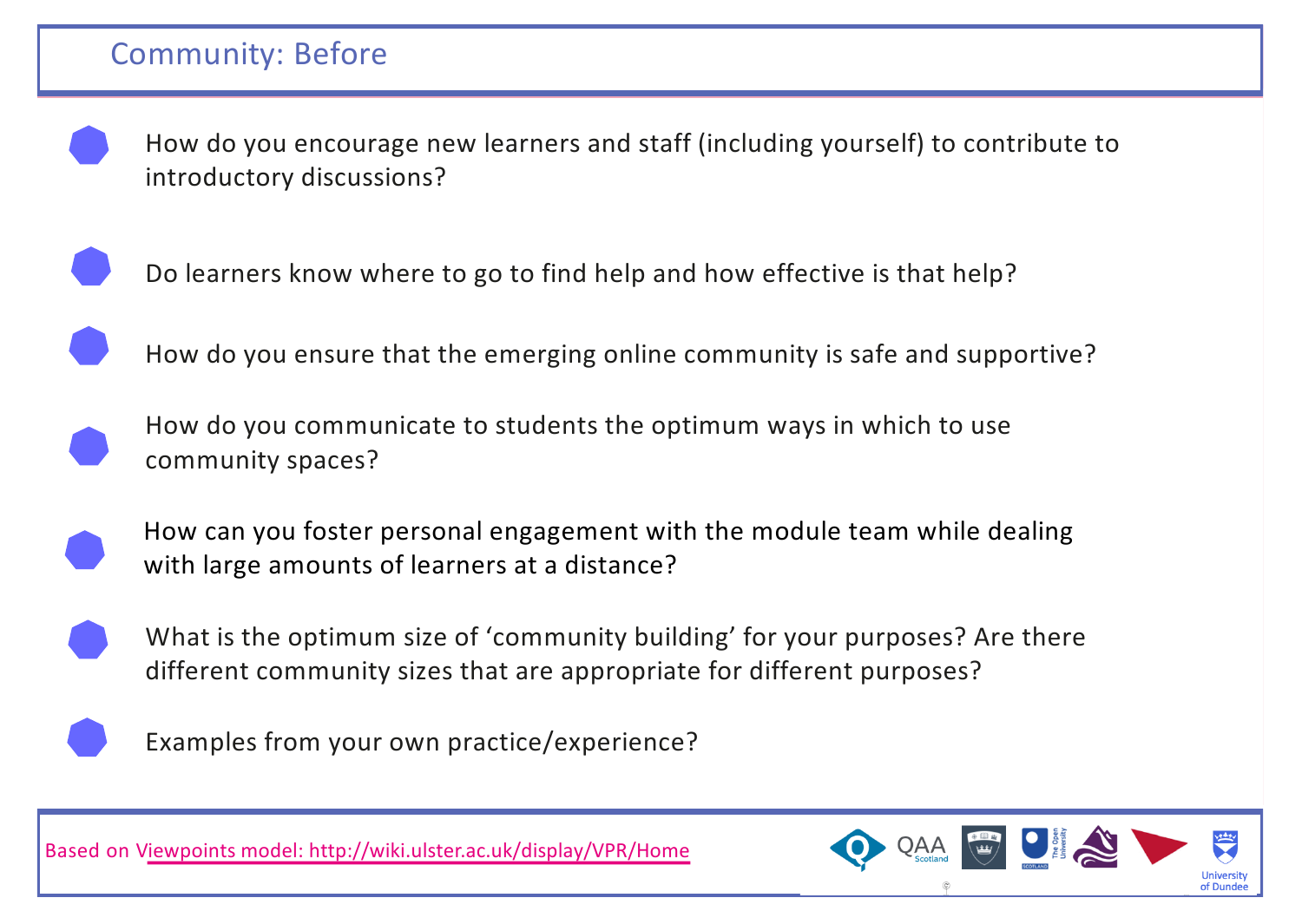

### Student attitudes and beliefs about themselves and how they are encouraged to develop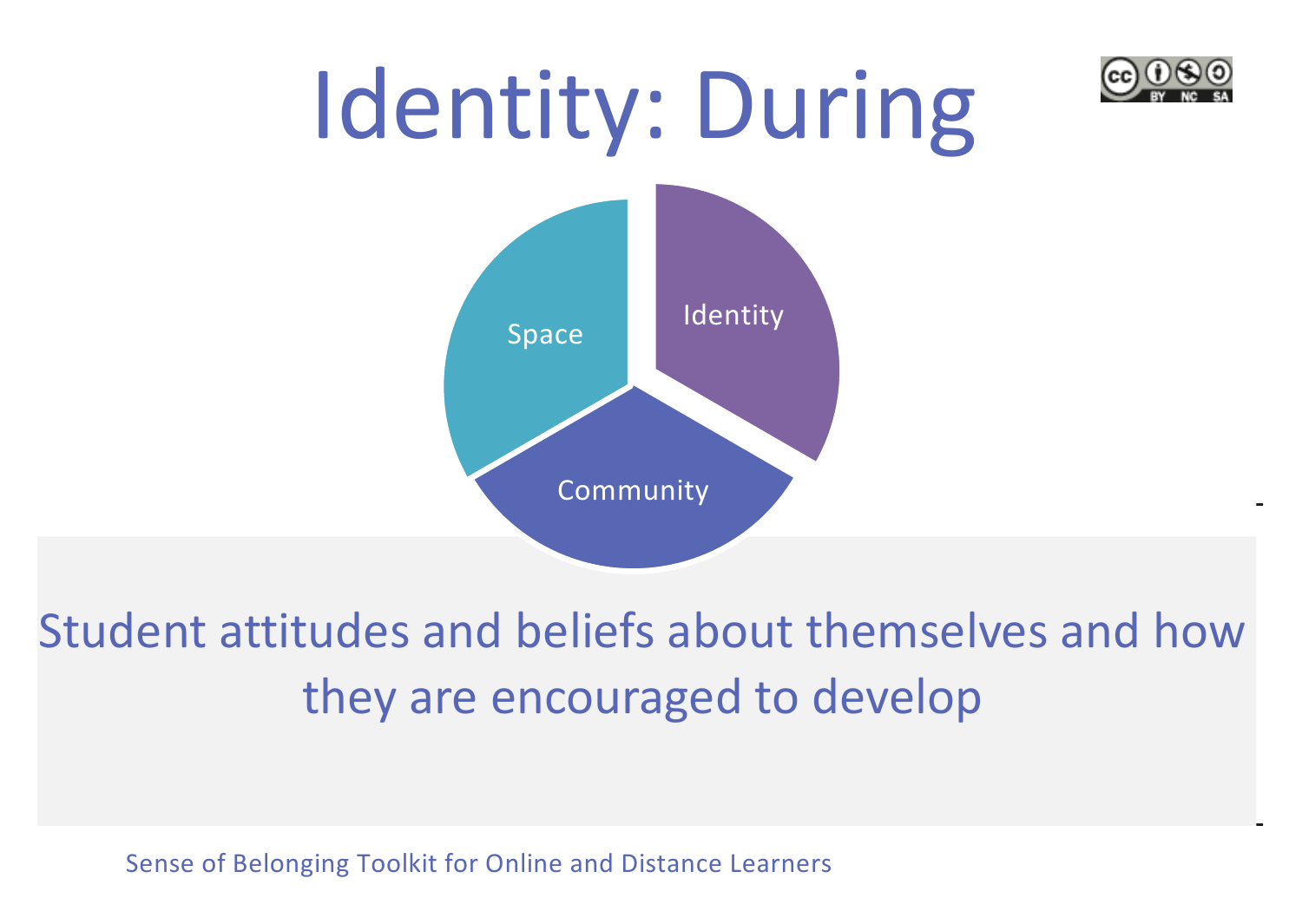



How can you communicate to students that there is no wrong way to connect with the online community but keep them connected to you/the course?

Do you actively work to make students feel that their contributions are valued? How do you do that?

How do you support students in collaborative activity? How do you model belonging and respect for students to demonstrate to other another?





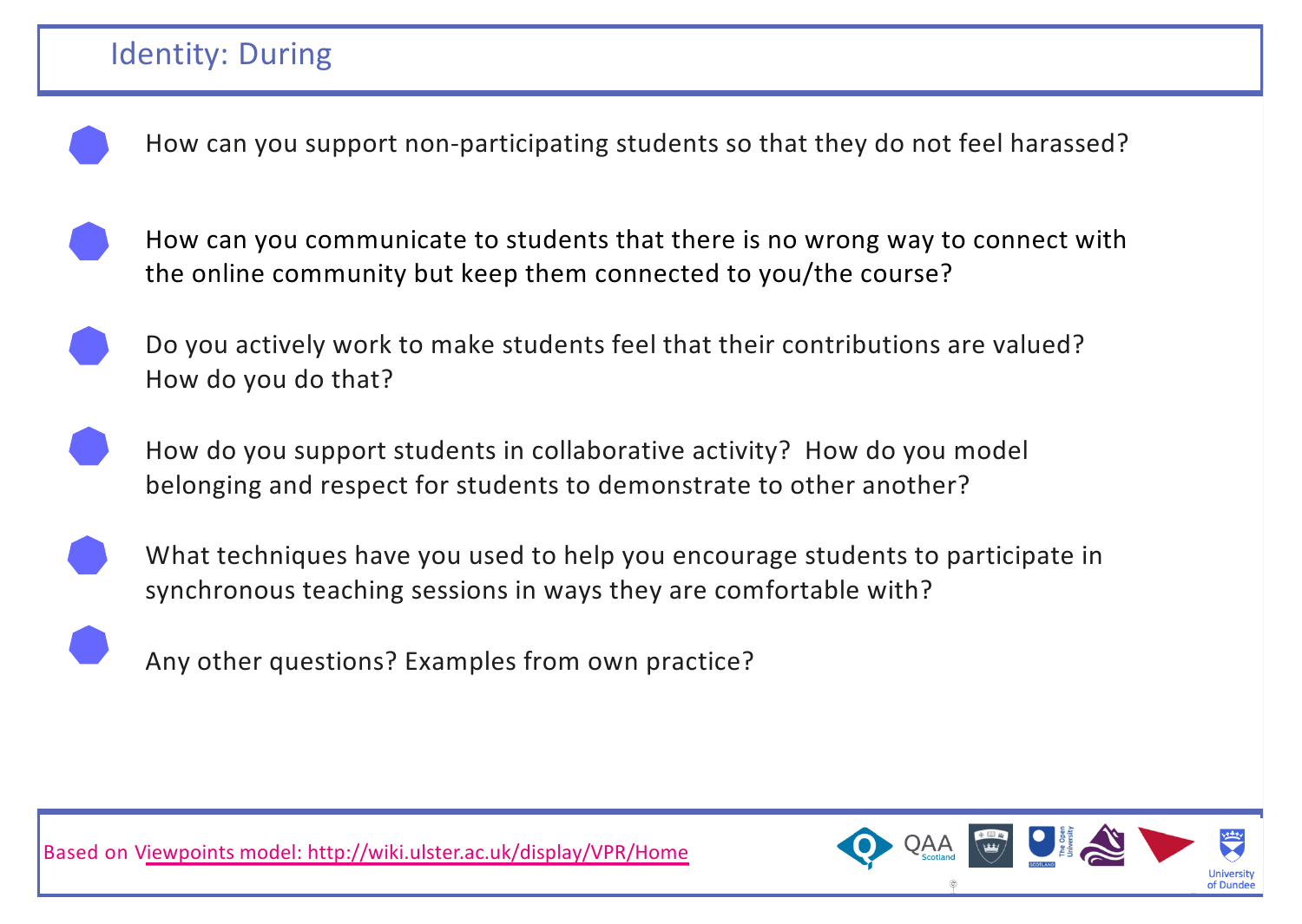

# Space: During Identity Community Space

Continued management and use of the online space including various tools such as forums, synchronised sessions and other software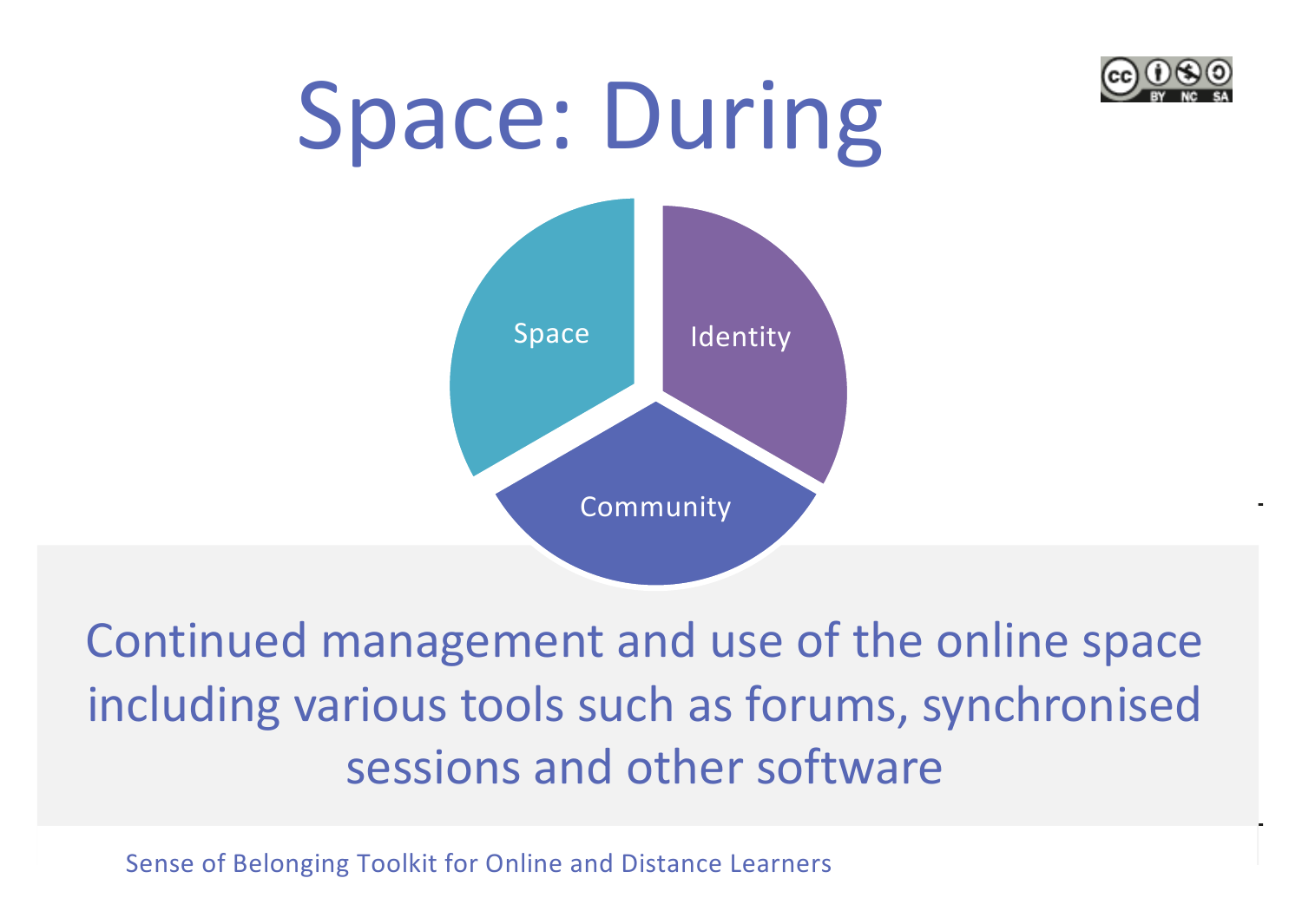

What functionality does your VLE system have that supports sense of belonging?



How do you prepare tutors for use of the online space?

What are the purpose of synchronous group sessions within the course? What pedagogical purpose do they meet? Are they primarily for information exchange and/or community building? How does that impact on how they are used/relate to the course content



What challenges have you encountered using synchronous sessions and how have you over come them



Any other questions? Examples from own practice?

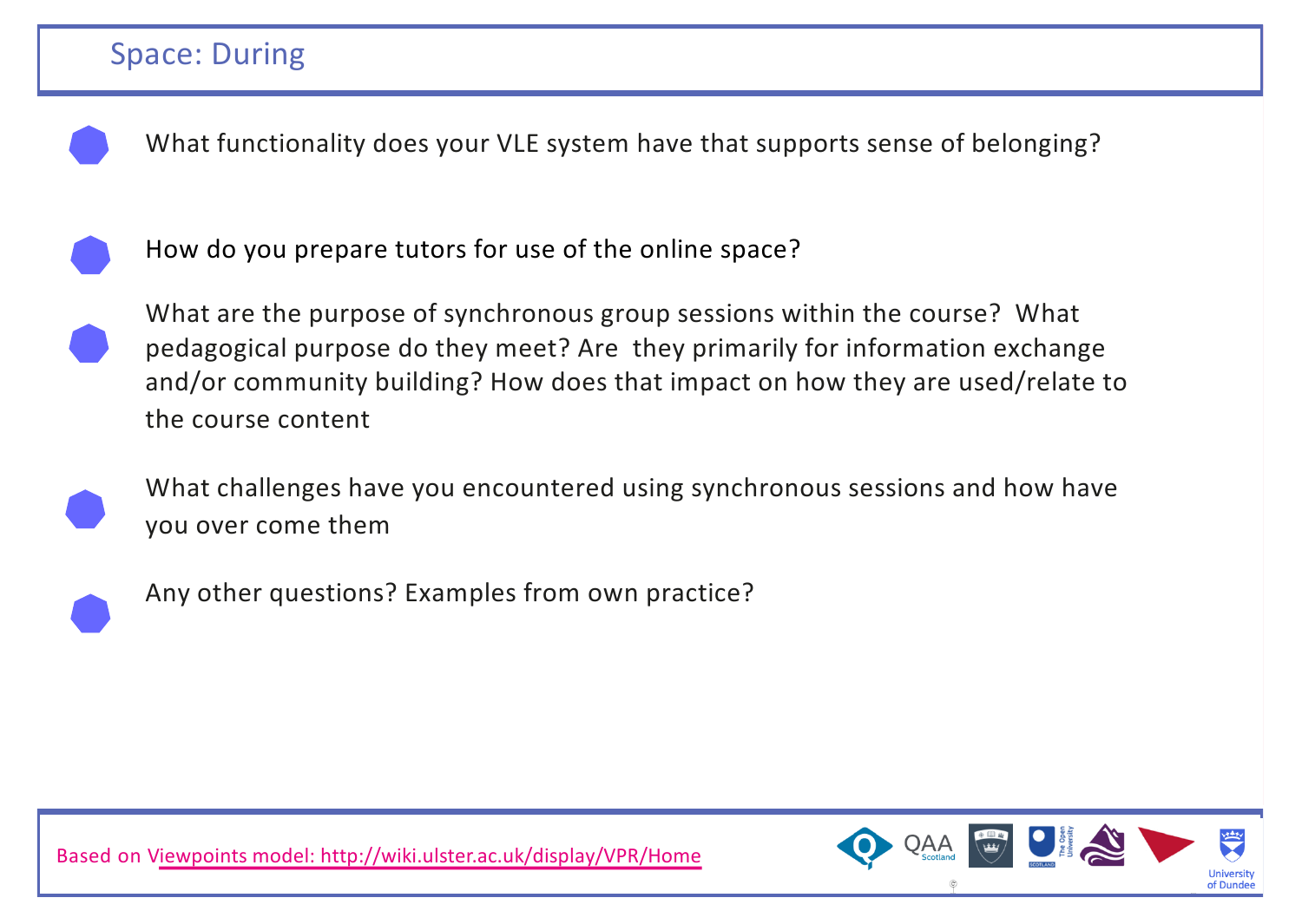

## Community: During



### The community the student is a member of, includes how community is built, maintained and developed.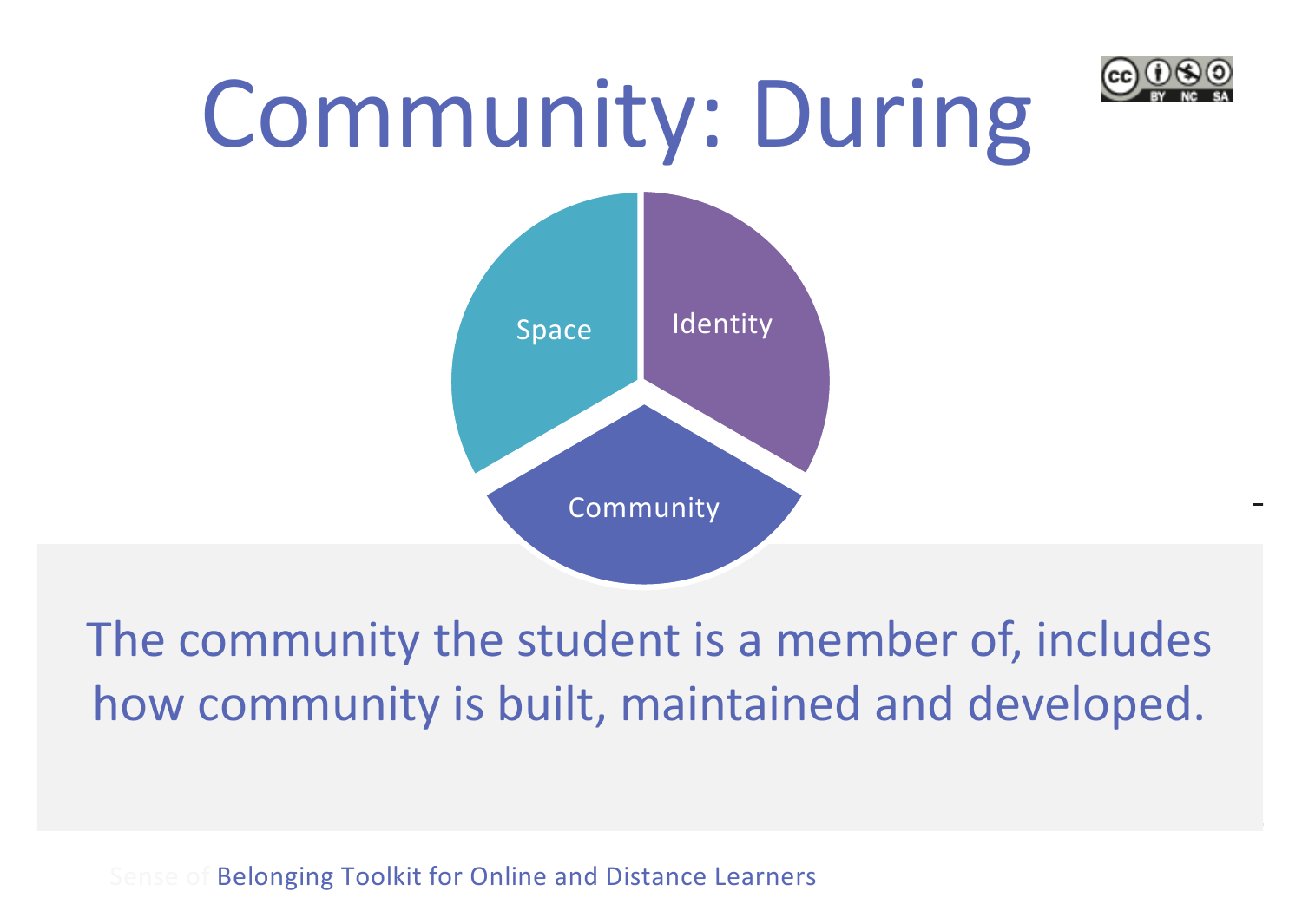



How do you ensure that the online community continues to be safe and supportive?

How can you continue to foster personal engagement with the module team while dealing with large amounts of learners at a distance?



How do you keep yourself engaged with the students?

How do you ensure that you are present for students and can respond to their needs?



How do you manage online collaborative activities?



Examples from your own practice/experience?

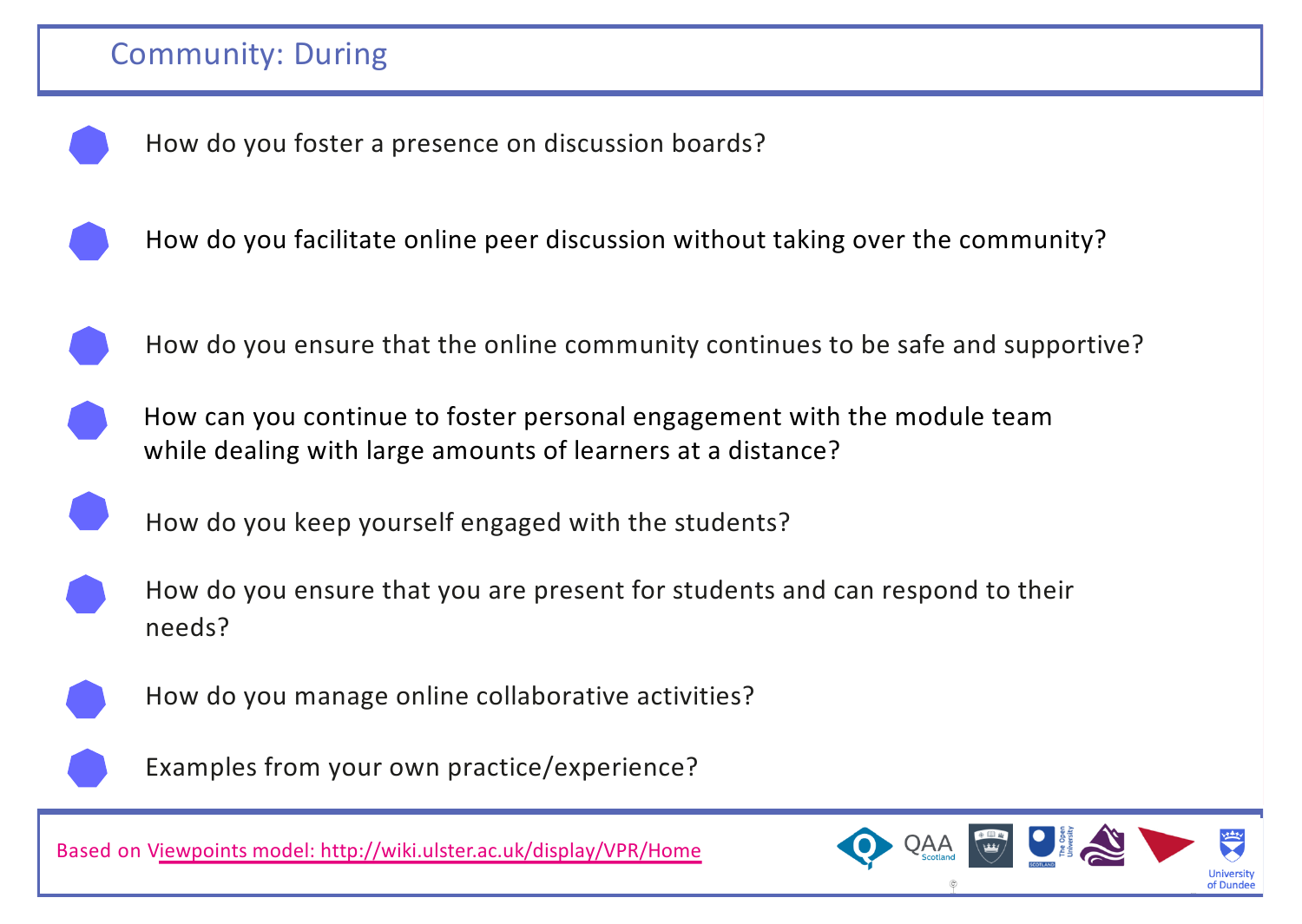

## Community: Closing



### How the closure of the learning community is managed.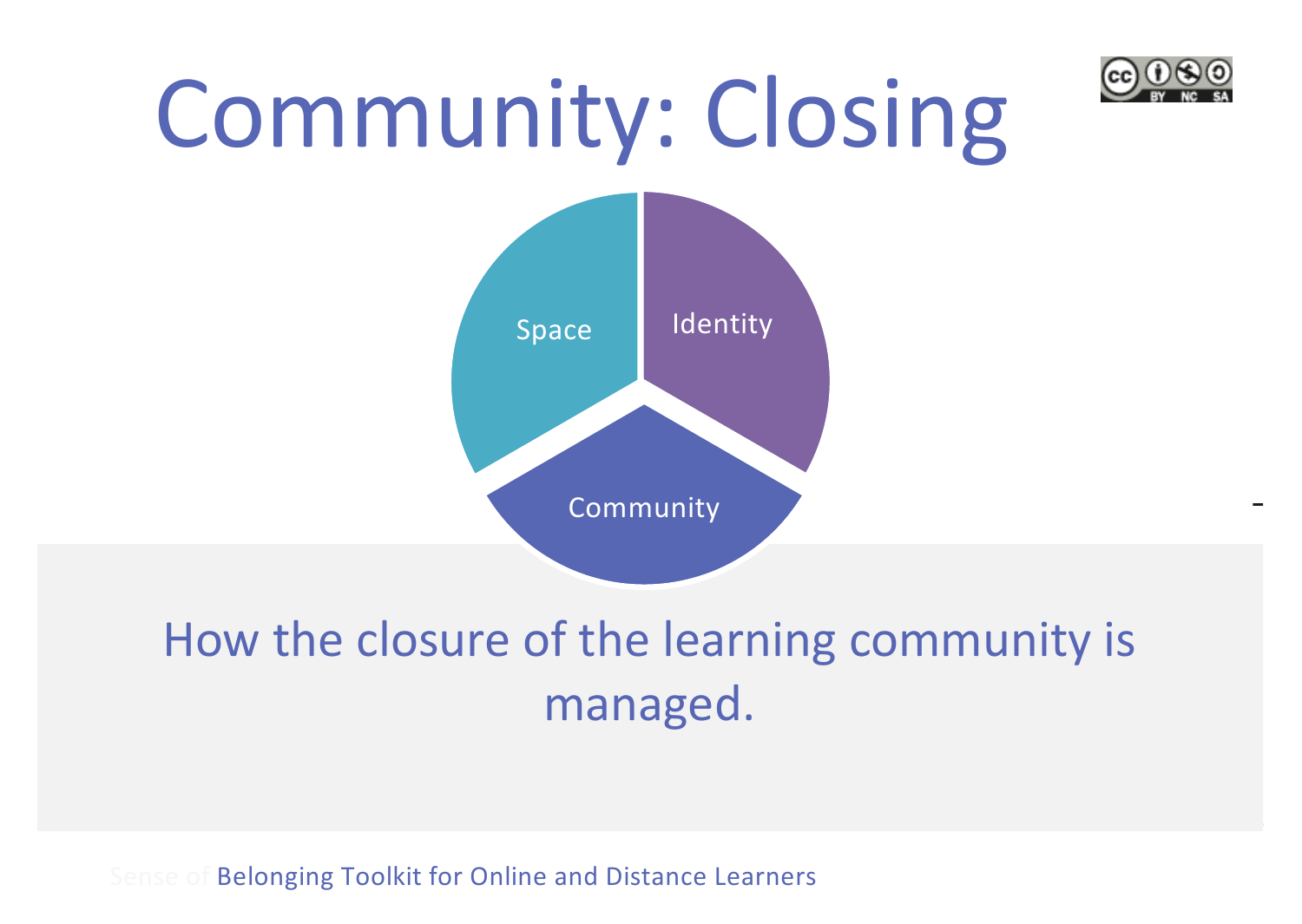- 
- How do you foster a sense of closure for the community?
- How do you use the community to help students transition onto their next course/learning experience?
- How do you help students say goodbye to the community?
- 
- How do you keep yourself engaged with the students?
- How do you ensure that you are present for students and can respond to their needs?
- 
- How do you manage online collaborative activities?



Examples from your own practice/experience?

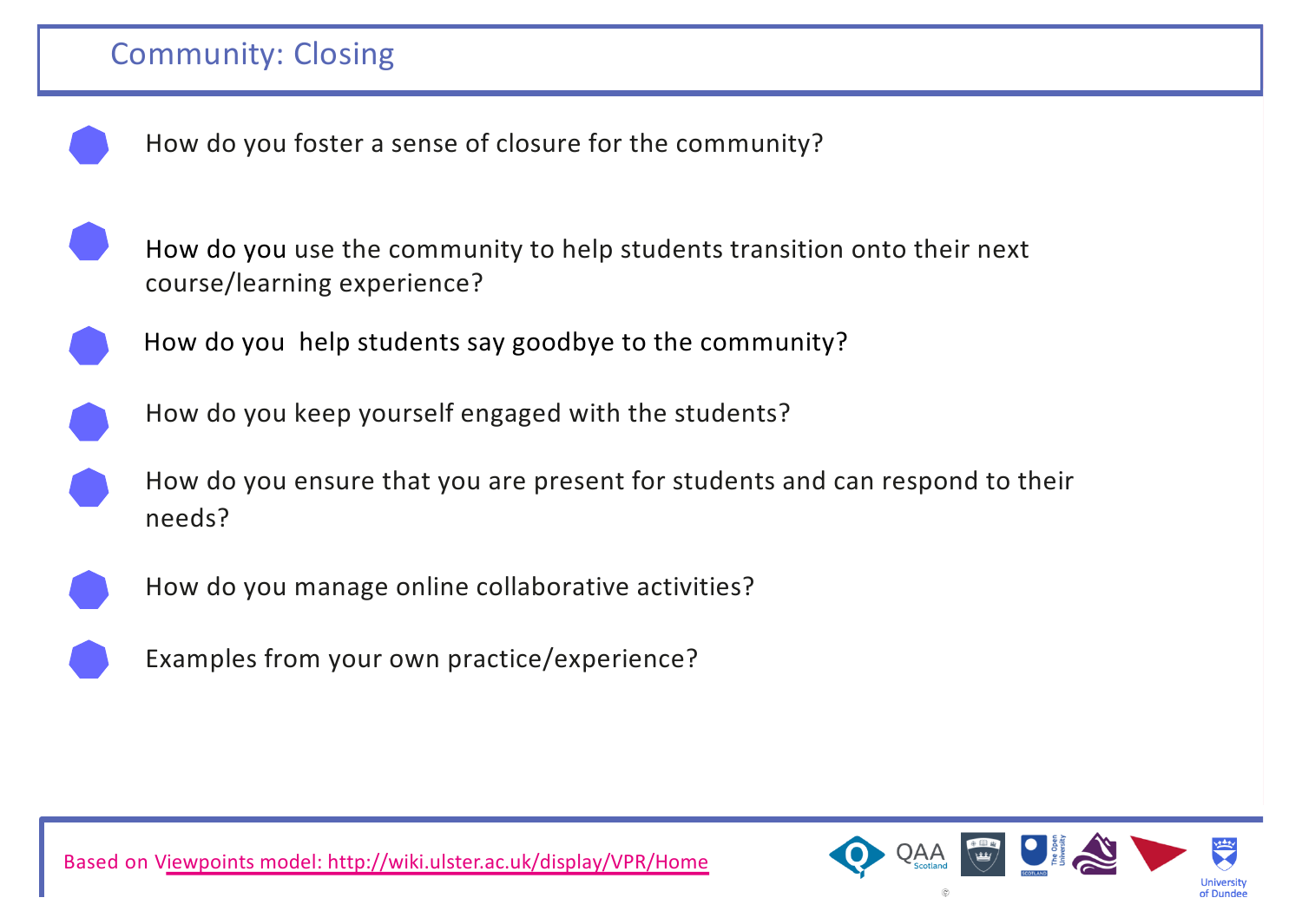

# Space: Closing Identity Community Space

### How the learning space is used to facilitate the course end and collect student evaluations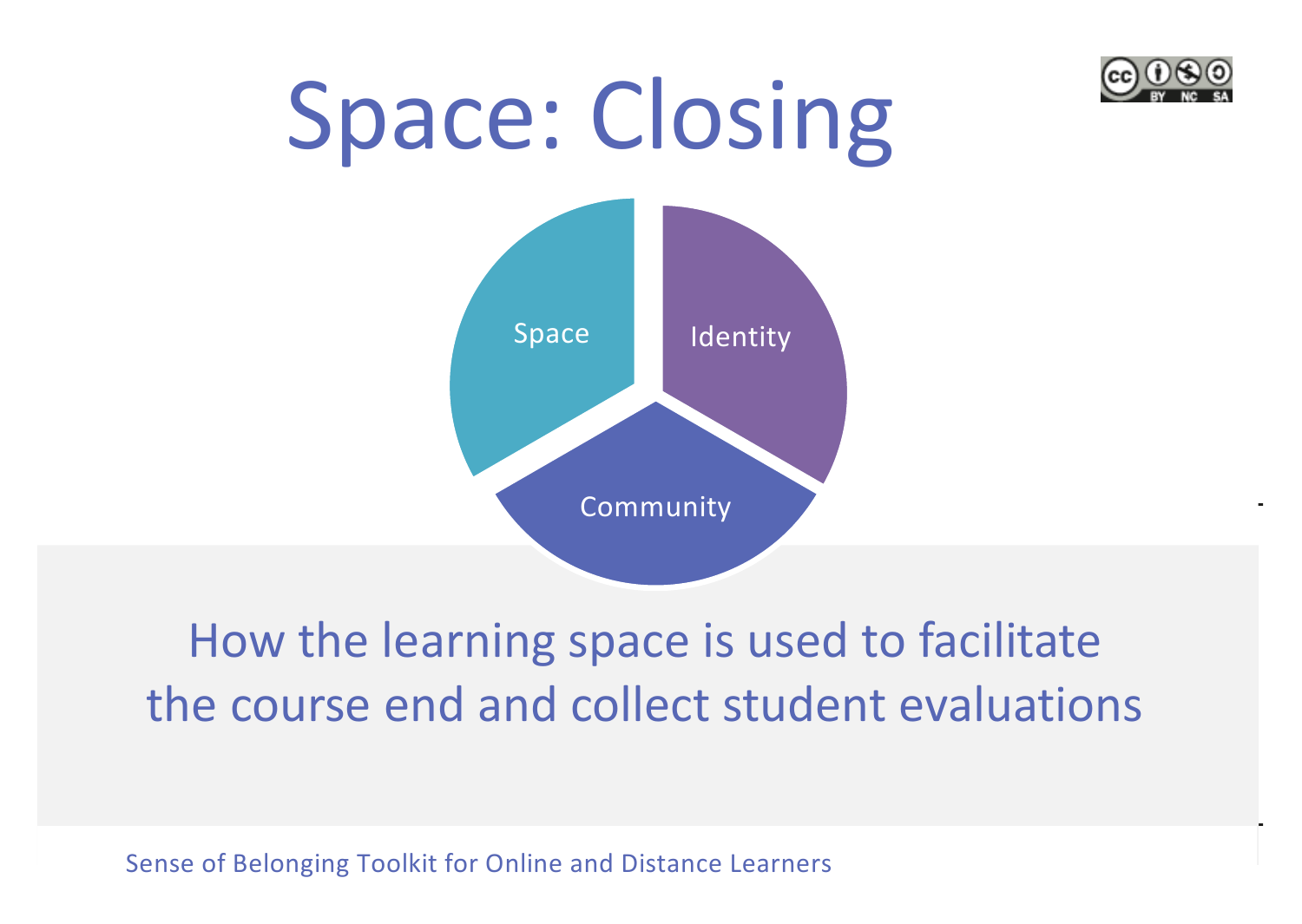#### Space: Closing





What instruments will you use to collect student evaluations?



How do you ensure that lessons have been learnt about the use of online space to create sense of belonging for future cohorts?



Examples from your own practice/experience?



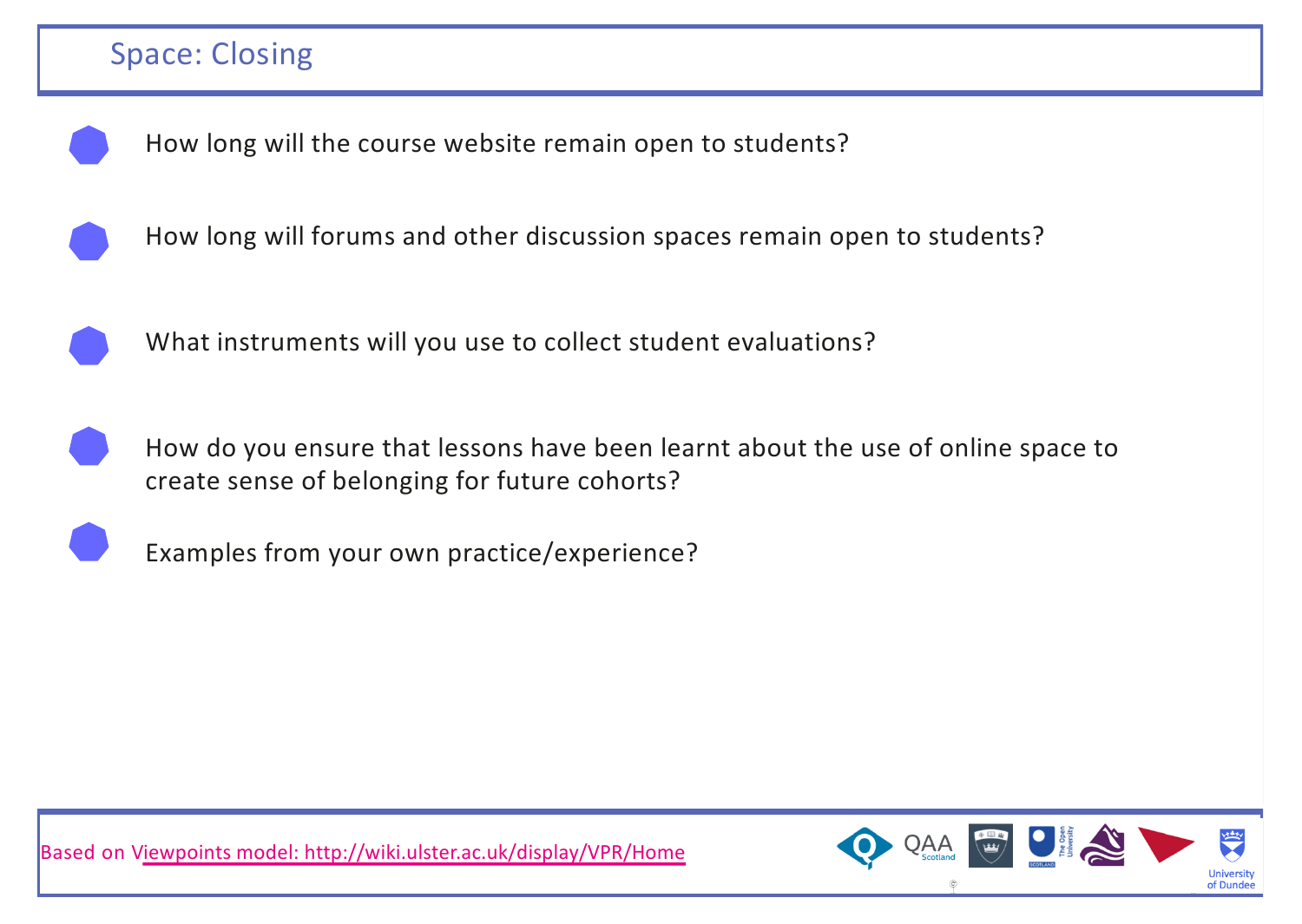



What students have learnt about themselves and their beliefs and how they can take these with them to their next course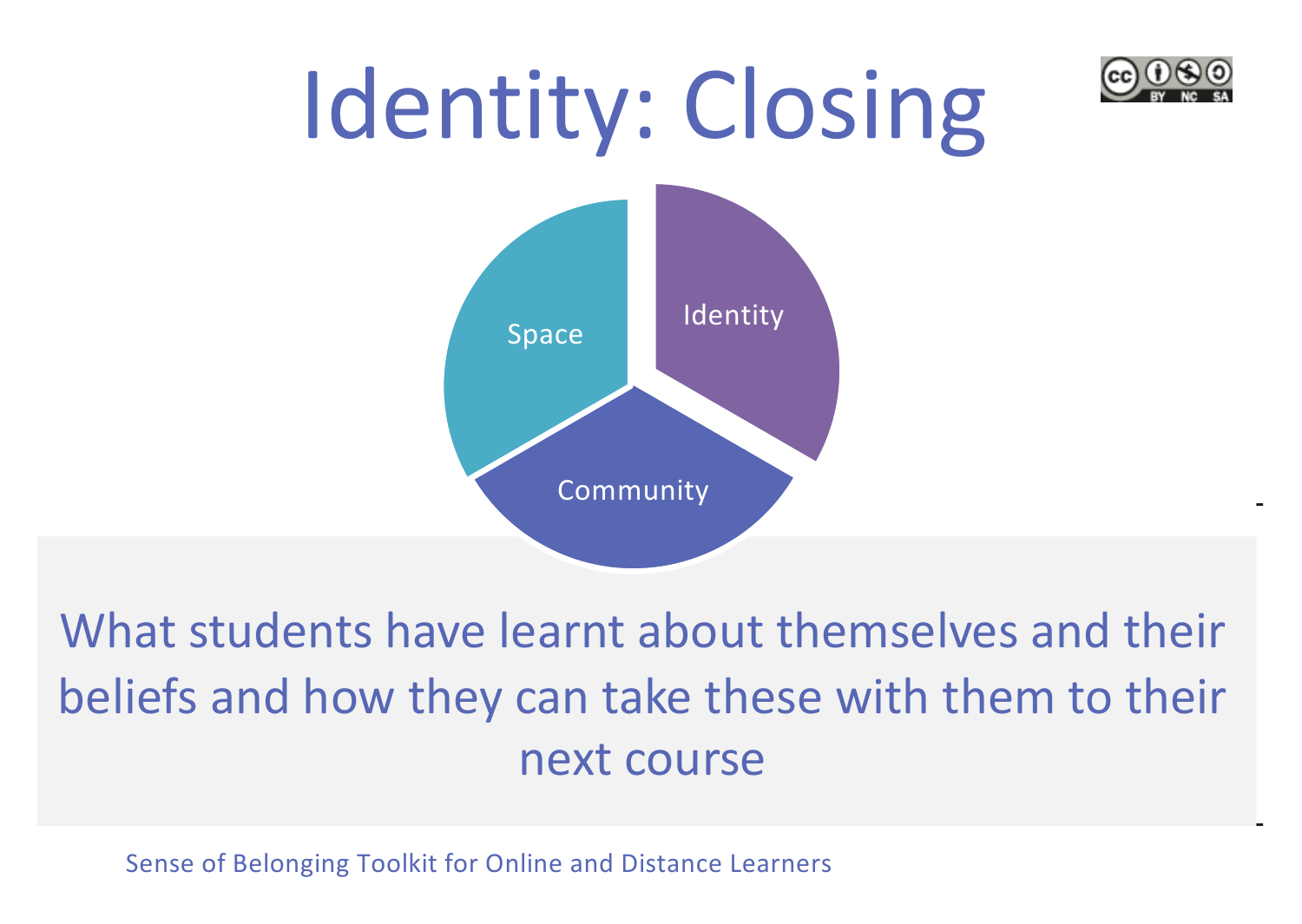

How are students encouraged to reflect on their experiences on the course?





How can you help students value what they have achieved?



What strategies might you use to help students consider their next steps?





Examples from your own practice/experience?



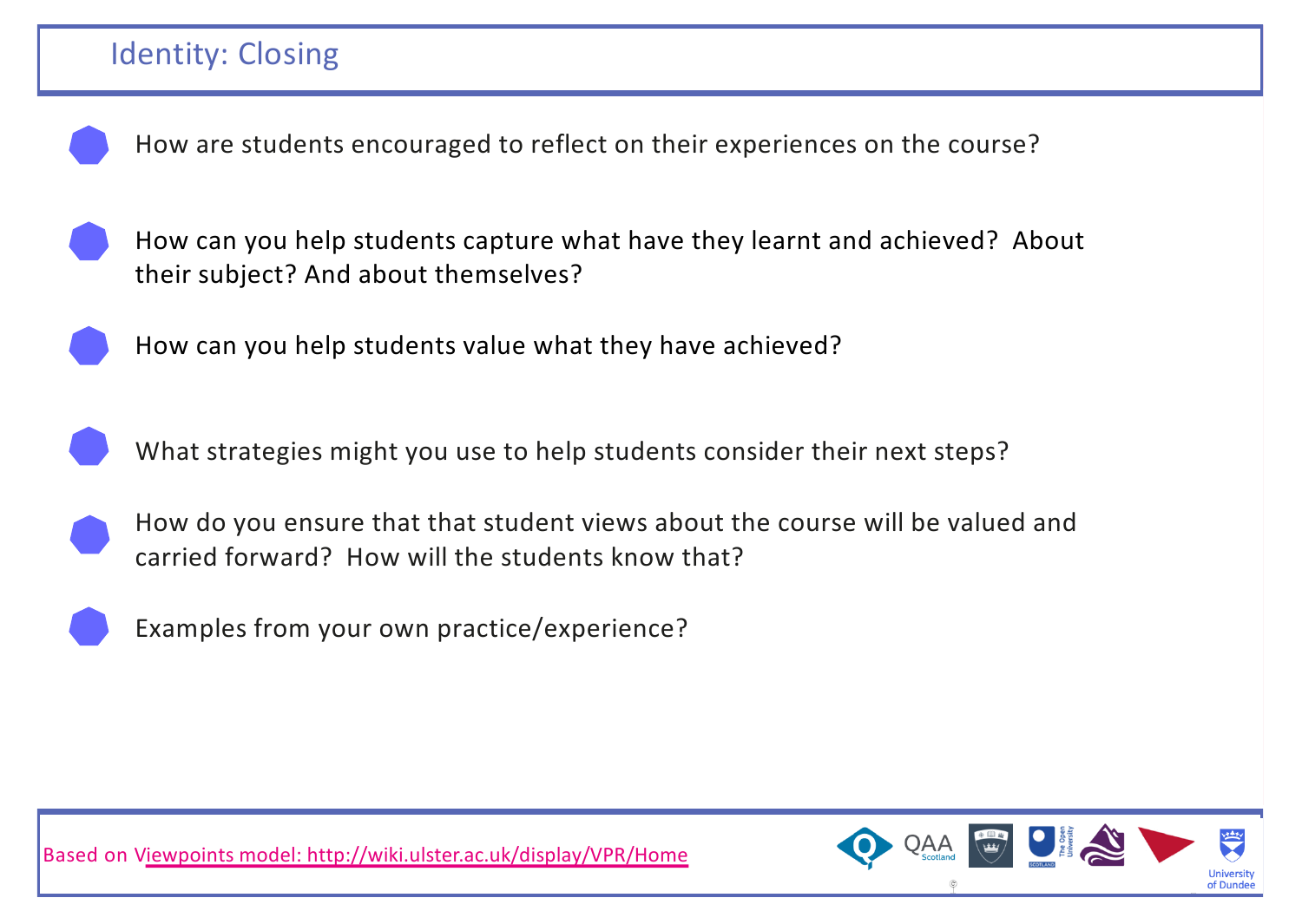

#### How assessment should be designed to support snd foster Sense of Belonging